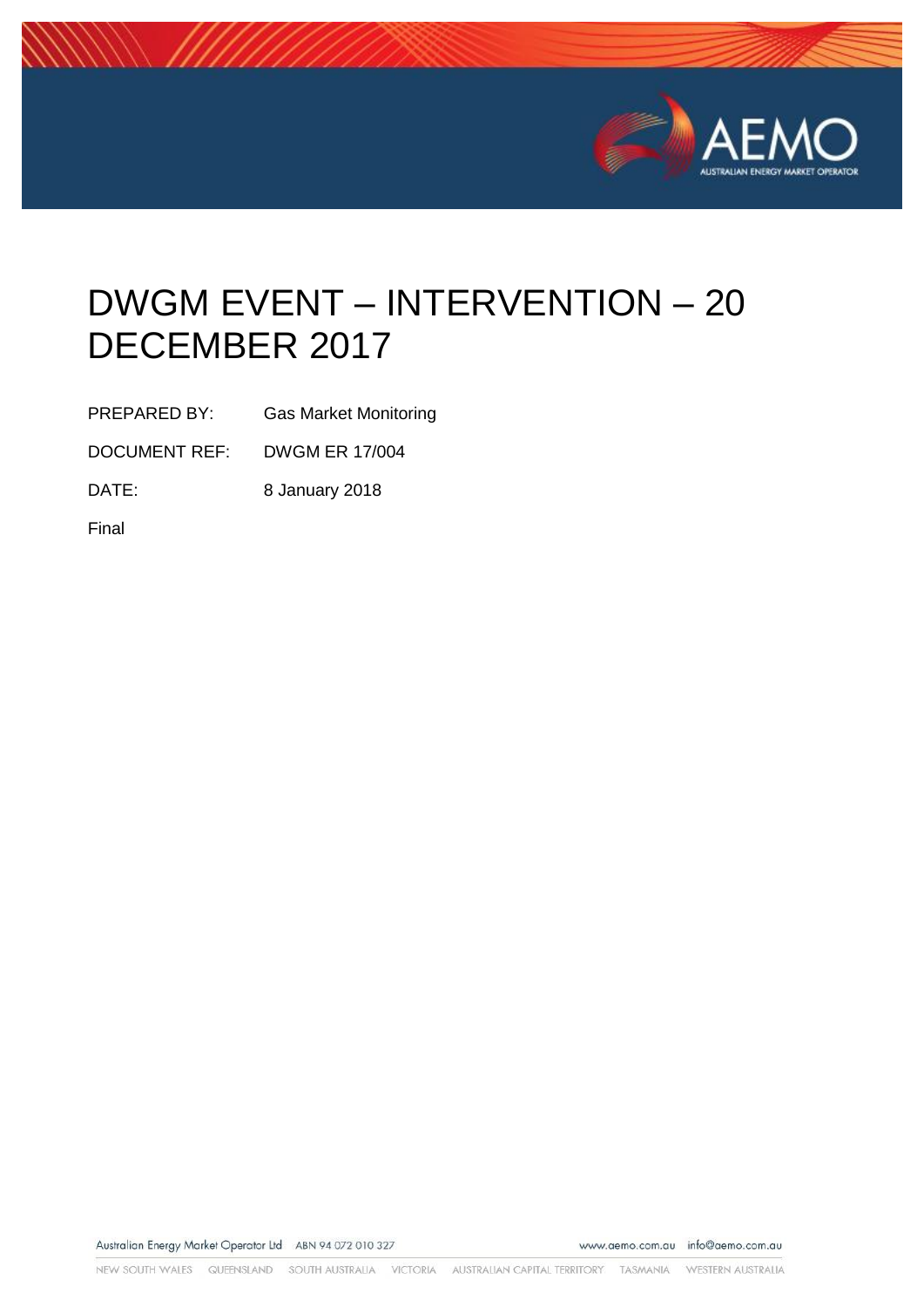

## **Contents**

| $\mathbf{1}$          |  |  |  |  |
|-----------------------|--|--|--|--|
| 2                     |  |  |  |  |
| 3<br>3.1              |  |  |  |  |
| $\overline{4}$<br>4.1 |  |  |  |  |
| 5<br>5.1              |  |  |  |  |
| 5.2                   |  |  |  |  |
| 6                     |  |  |  |  |
|                       |  |  |  |  |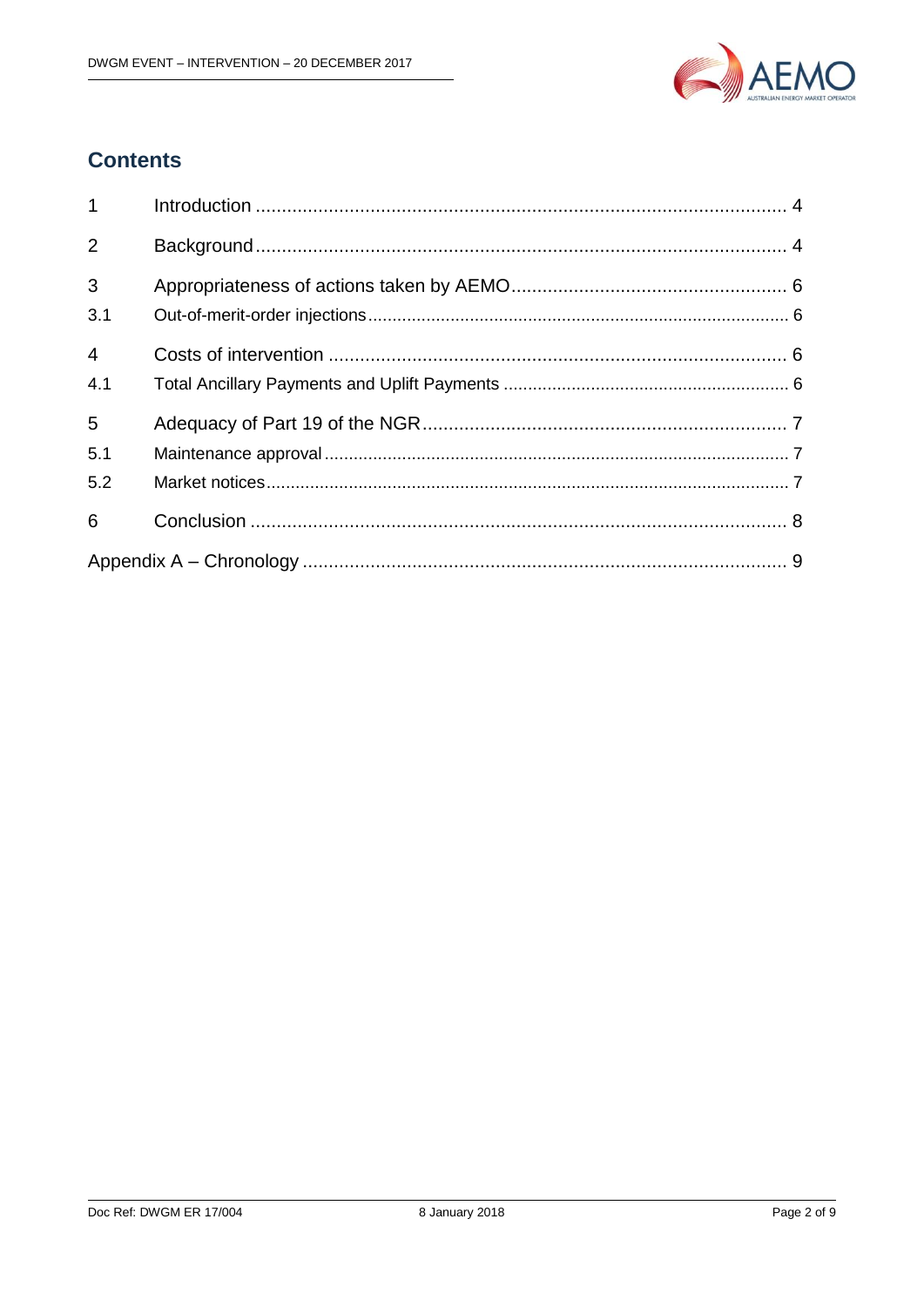

## IMPORTANT NOTICE

#### **Purpose**

AEMO has prepared this report pursuant to rule 351 of the National Gas Rules, using information available as at 5 January 2018, unless otherwise specified.

#### **Disclaimer**

AEMO has made every effort to ensure the quality of the information in this report but cannot guarantee its accuracy or completeness. Any views expressed in this report are those of AEMO unless otherwise stated, and may be based on information given to AEMO by other persons.

Accordingly, to the maximum extent permitted by law, AEMO and its officers, employees and consultants involved in the preparation of this report:

- make no representation or warranty, express or implied, as to the currency, accuracy, reliability or completeness of the information in this report; and
- are not liable (whether by reason of negligence or otherwise) for any statements or representations in this report, or any omissions from it, or for any use or reliance on the information in it.

#### **Copyright**

© 2018 Australian Energy Market Operator Limited. The material in this publication may be used in accordance with the [copyright permissions](http://aemo.com.au/Privacy_and_Legal_Notices/Copyright_Permissions_Notice) on AEMO's website.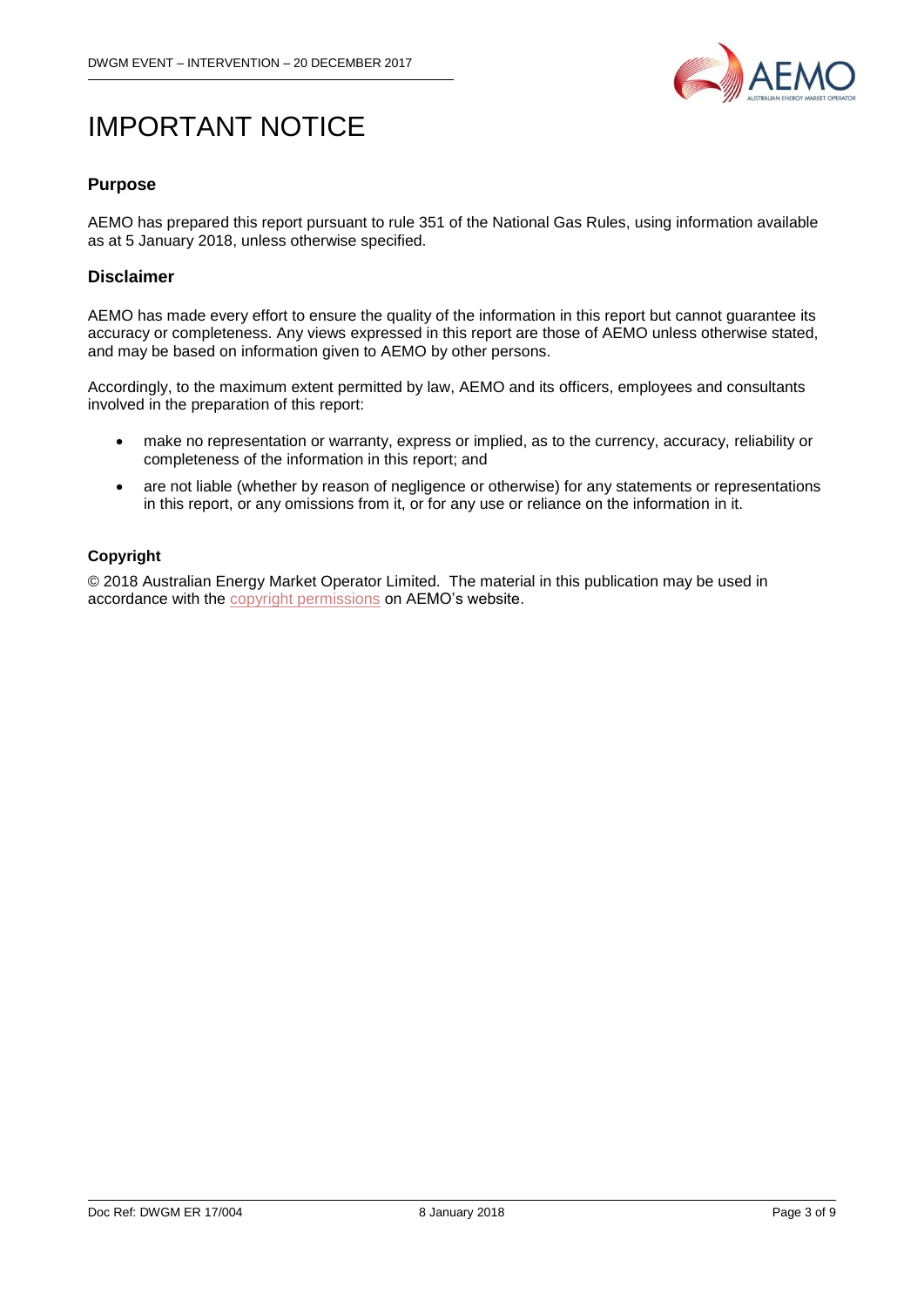

### <span id="page-3-0"></span>**1 Introduction**

The Australian Energy Market Operator (AEMO) issued a notice of a threat to system security in the Victorian Declared Wholesale Gas Market (DWGM) for gas day 20 December 2017 during a planned outage of the Brooklyn Compressor Station. All times used in this report are AEST (Market Time), and a chronology of events is included in [Appendix A –](#page-8-0) Chronology.

Rule 351(1)(b) of the National Gas Rules (NGR) requires that AEMO investigate and prepare a report following an event which is or may be a threat to system security. Rule 351 also requires that AEMO assess and advise on:

- the adequacy of the provisions of the NGR relevant to the event or events;
- the appropriateness of actions taken by AEMO in relation to the event or events; and
- the costs incurred by AEMO and registered participants as a consequence of responding to the event or events.

This report is published in accordance with rule 351(2) of the NGR.

#### <span id="page-3-1"></span>**2 Background**

In July 2017, APA VTS (APA) advised AEMO that it would undertake a full outage of the Brooklyn Compressor Station (BCS) during November 2017. The time frame for this outage moved from November, with APA proposing to take the outage on Tuesday 19 December, for approximately twelve hours between 6.00 am and 6.00 pm with a four hour recall time. The operator of the Laverton North Power Station was also informed of this outage in accordance with their operating agreement.

This outage was required to enable works related to the South West Capacity Expansion Project. The Project will enable increased western flows through the South West Pipeline (SWP), improving transportation capacity for filling Iona underground gas storage (Iona UGS).

The BCS is primarily used to:

- support gas exports into Iona underground gas storage at Port Campbell (Iona UGS);
- assist in balancing system line-pack for efficient operations;
- support system demand in the Brooklyn to Lara Pipeline (BLP), SWP and the Western Transmission System (WTS);
- support GPG at the Laverton North Power Station; and
- maintain pressures above operating limits in the Brooklyn-Corio Pipeline (BCP) and the Brooklyn-Ballan Pipeline on high demand days.

When the BCS is unavailable, net injections at the Iona close proximity points (Iona CPP) are required to meet demand that is supplied from the BLP, SWP and WTS, as well as Laverton North Power Station demand, which is supplied from the BCP. The minimum injections required on any given gas day is variable depending on system demand, this relationship is shown in Figure 1.

On 13 December AEMO advised APA that it was possible that AEMO would not allow this work on 19 December due to high forecast Gas Powered Generation (GPG), and proposed a one day delay.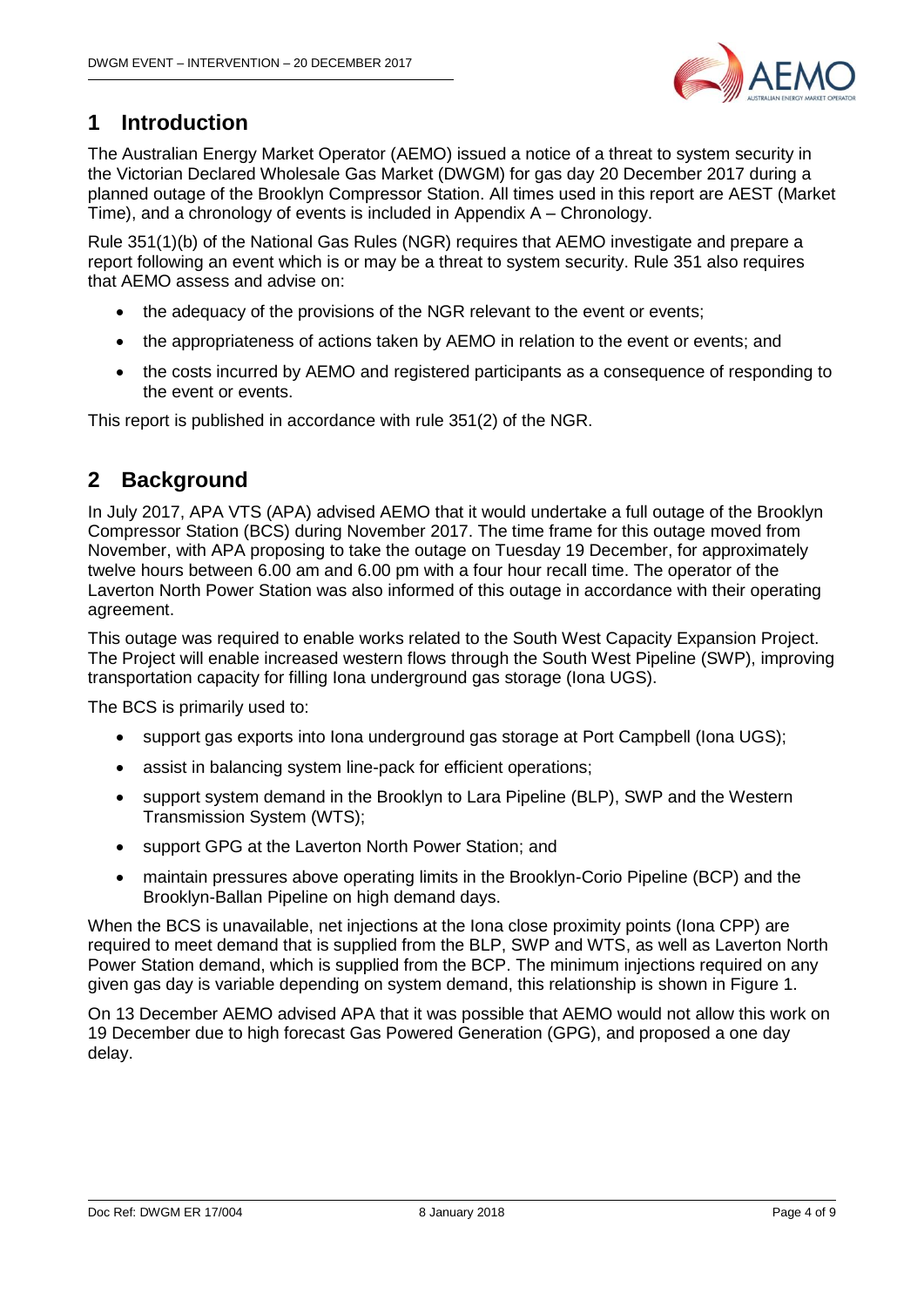



*Figure 1: Minimum Port Campbell net injections required to meet system demand on the SWP*

On 14 December 2017, AEMO held an industry conference to inform participants of the:

- scope of BCS work and operational impact on the DTS;
- Iona CPP net injections being required to ensure security of supply:
- potential market impact resulting from scheduling out-of-merit-order injections at the Iona CPP and other locations; and
- possibility the work would be delayed if there was high GPG demand forecasted for 19 December.

On 15 December AEMO advised APA the outage would not be permitted to occur on 19 December due to an expectation of high GPG demand to support Victorian electricity demand. AEMO advised that the outage could be taken on 20 December as this day was not expected to have high levels of GPG demand in Victoria, due to the cooler weather forecast.

After close of business on 15 December 2017, APA confirmed they could proceed with the work on 20 December. On 18 December AEMO issued a System Wide Notice (SWN) advising participants of:

- A delay to the BCS outage until 20 December due to the high temperatures forecast on 19 December, which increased the likelihood of high GPG demand, which could limit gas supply from the Port Campbell region for power generation including to South Australia if additional injections into the SWP were required for system security during the BCS outage (as Laverton North Power Station is usually supplied using the BCS);
- Iona CPP withdrawals to be constrained from 10.00 pm on gas day Tuesday 19 December, to ensure sufficient line-pack could be stored in the SWP prior to the outage commencing;
- AEMO would allow controllable withdrawal bids to be scheduled, on the condition that there was sufficient injection bids from Port Campbell to support the withdrawals while still having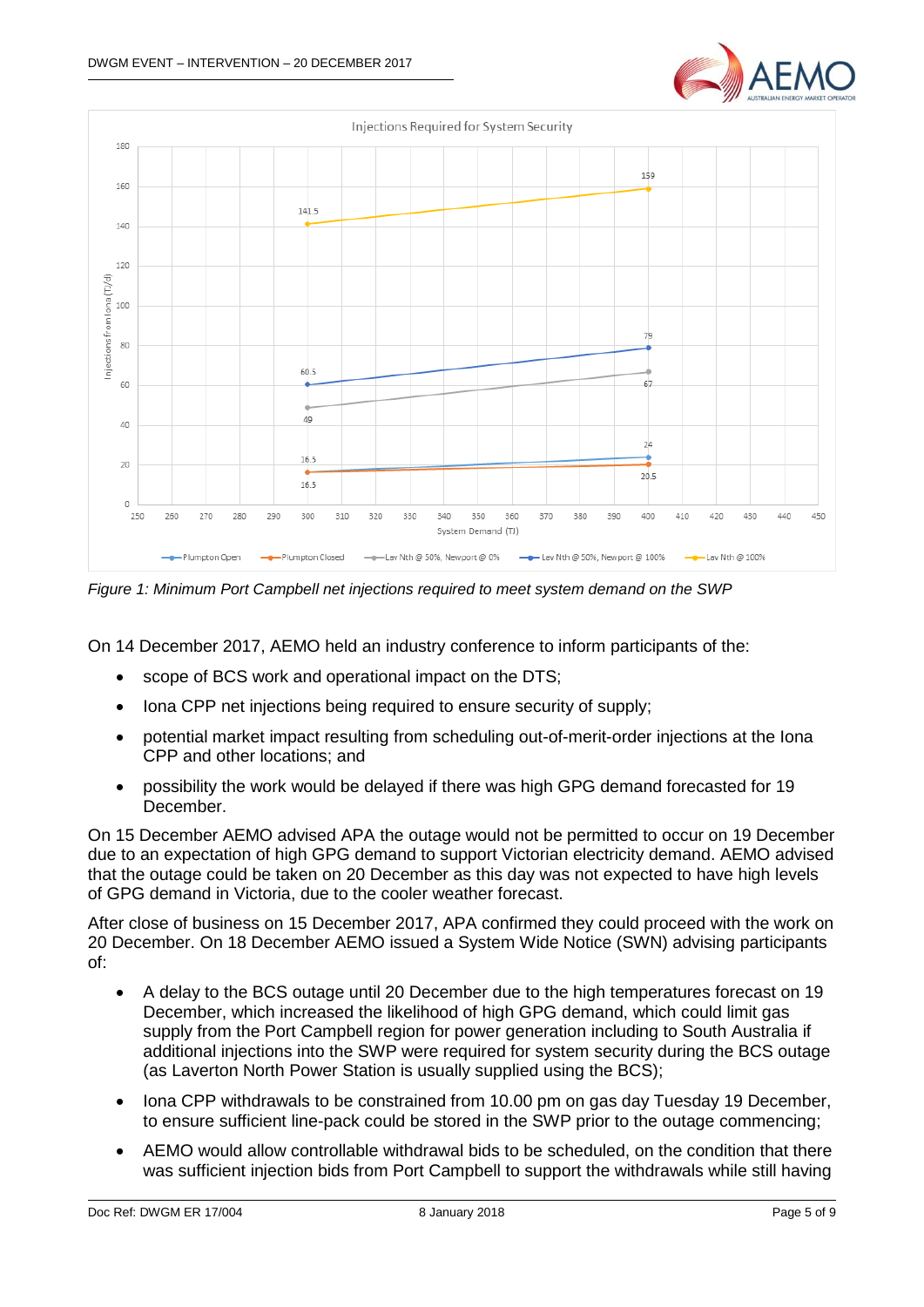

sufficient net injections for the level of demand on the day. If insufficient physical injections were scheduled, AEMO would restrict controllable withdrawal bids to be scheduled;

 If pressures within the system were forecast to fall below minimum operating limits, AEMO would indicate to the market that there is a threat to system security and will schedule outof-merit-order injections, to ensure sufficient supply from this zone in the DTS.

For the 6.00 am schedule on 20 December 2017 AEMO determined that SWP linepack was sufficient to not require out-of-merit-order injections to be scheduled to support system demand on SWP, BLP, and the WTS, with the BCP being supplied by free flowing gas from the Melbourne inner ring main.

Prior to the 10.00 am schedule on 20 December the operator of the Laverton North Power Station informed the AEMO Gas Control Room, in accordance with their operating agreement, of their intention to generate until 6 pm. This GPG demand had not been forecast earlier.

Modelling by AEMO determined this would result in the requirement to schedule net injections from the Iona CPP. AEMO issued a notice of a threat to system security at 9.36 am and scheduled 40 TJ of out-of-merit-order gas in the 10.00 am schedule. The threat to system security was due to:

- A supply and demand imbalance as a result of there being insufficient net injections at Iona CPP to support GPG demand at the Laverton North Power Station, and system demand on SWP, BLP, BCP and the WTS; and
- The supply shortfall was expected to occur from 10.00 am until at least 6.00 pm (20 December 2017).

#### <span id="page-5-0"></span>**3 Appropriateness of actions taken by AEMO**

AEMO's objectives during this event were to:

- Operate in accordance with the NGR and the Wholesale Market Procedures,
- Limit the risk of involuntary curtailment to customers including the Laverton North Power Station,
- Alleviate the threat to system security and return the DTS to normal operating conditions.

#### <span id="page-5-1"></span>**3.1 Out-of-merit-order injections**

In response to the threat to system security on 20 December 2017, AEMO scheduled the minimum required net injections at the Iona CPP, which included out-of-merit-order injections (above market price bids) at the Iona CPP. This was consistent with the approach outlined in the market notices issued to participants prior to the planned outage.

No out-of-merit-order injections were needed for the 6.00 pm and 10.00 pm schedules, as the maintenance had concluded and BCS was restored to normal operations at 4.46 pm.

#### <span id="page-5-2"></span>**4 Costs of intervention**

#### <span id="page-5-3"></span>**4.1 Total Ancillary Payments and Uplift Payments**

The market impact resulting from a threat to system security is in the form of additional Ancillary Payments (AP) and corresponding Uplift Payments (UP).

The table below lists these payments by type for 20 December 2017.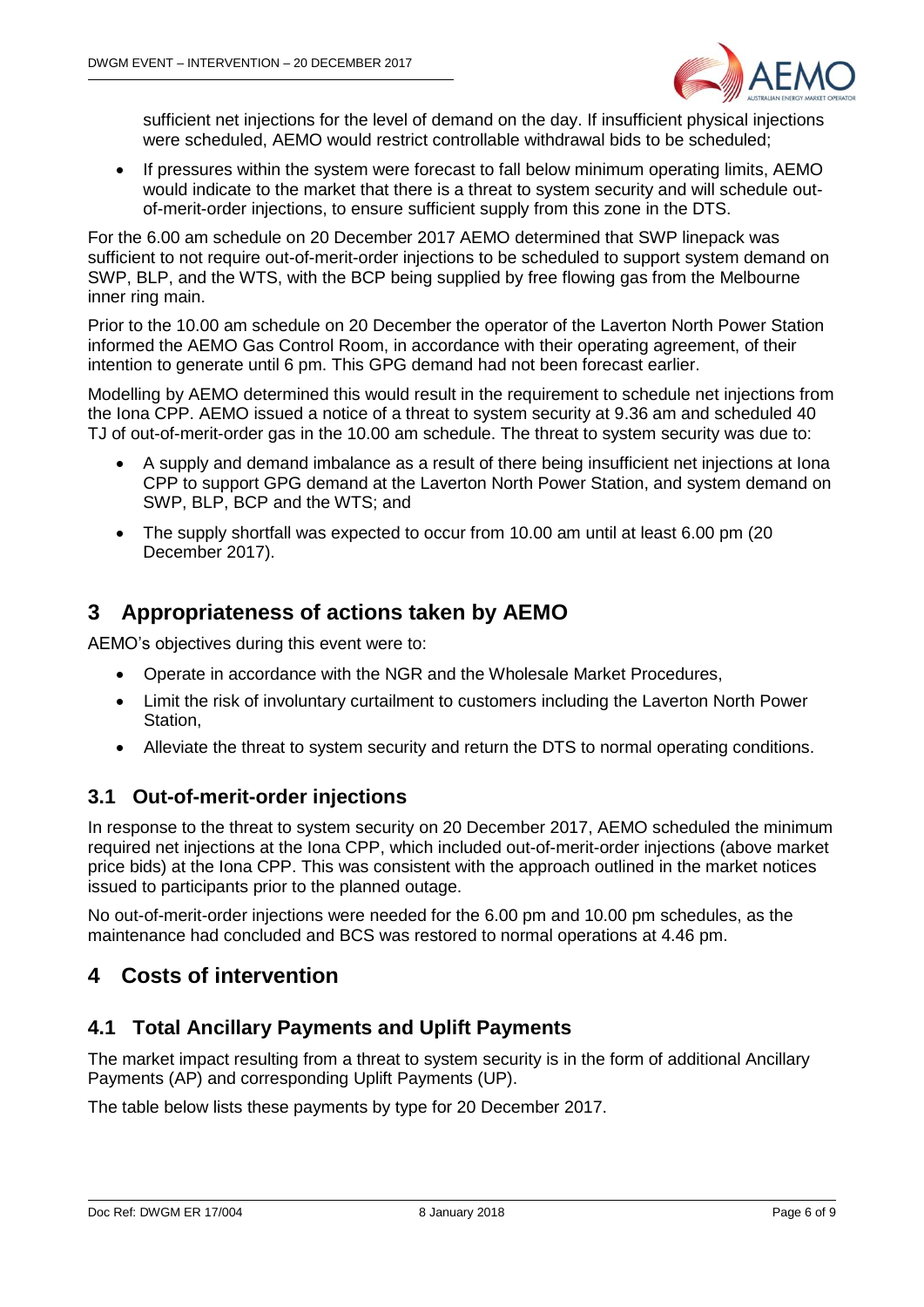

| Gas Day          | Ancillary       | <b>Congestion Uplift</b> | <b>Surprise Uplift</b> | <b>Common Uplift</b>       |
|------------------|-----------------|--------------------------|------------------------|----------------------------|
|                  | <b>Payments</b> | Payments                 | Payments               | Payments                   |
|                  | l JD I          | (\$`                     | (\$`                   | $\left( \text{\$} \right)$ |
| 20 December 2017 | .854.70         | 979.08                   | 875.10                 |                            |

The results can be summarised as follows:

- Uplift payments were categorised as approximately 53% congestion uplift, 47% surprise uplift, and 0% common uplift. The categories are applied as follows:
	- o Congestion uplift is allocated to Market Participants when their daily profiled demand forecasts and scheduled controllable withdrawal quantities exceed their AMIQ (profiled uplift hedge);
	- o Surprise uplift is allocated to Market Participants who were deemed to have worsened the constraint at reschedules. For example, this can occur when participants under-inject or over-withdraw in the preceding schedule (for positive APs);
	- o Common uplift is any remaining uplift that cannot be allocated as congestion or surprise uplift, and is applied across Market Participants in proportion to their actual withdrawal quantities over a gas day.

#### <span id="page-6-0"></span>**5 Adequacy of Part 19 of the NGR**

In respect of this event, AEMO has assessed the application and adequacy of NGR provisions relating to maintenance approval, market notices, and this intervention report.

#### <span id="page-6-1"></span>**5.1 Maintenance approval**

NGR 326(1) requires that AEMO coordinate maintenance to ensure that system security is not threatened, while NGR 326(4) requires AEMO and service providers to cooperate to minimise any threat to system security that would likely result from proposed maintenance.

In this case, AEMO had delayed the outage due to the higher likelihood of a threat to system security occurring on 19 December, and considered that high GPG demand was unlikely on 20 December due to the cooler weather forecast for Victoria.

*AEMO finds that these NGR provisions were applied correctly in this case, though NGR 326(1) could be better clarified to acknowledge that coordination may not be sufficient to remove all threats to system security associated with planned maintenance activities.* 

#### <span id="page-6-2"></span>**5.2 Market notices**

NGR 341(1) requires that when AEMO identifies a potential threat to system security, it must notify registered participants as soon as practicable – including details of the nature and location of potential threat, and AEMO's estimate about whether intervention will be required.

An industry conference was held on 14 December 2017 to explain the scope of maintenance, proposed AEMO scheduling process, and market notification protocol.

AEMO issued market notices on 18 December 2017 advising registered participants:

- of the planned BCS outage to be conducted on 20 December, and the implications of this outage;
- of an OS only constraint at Iona CPP to restrict withdrawal quantities to zero from 10.00 pm to 5.00 am for gas day 19 December;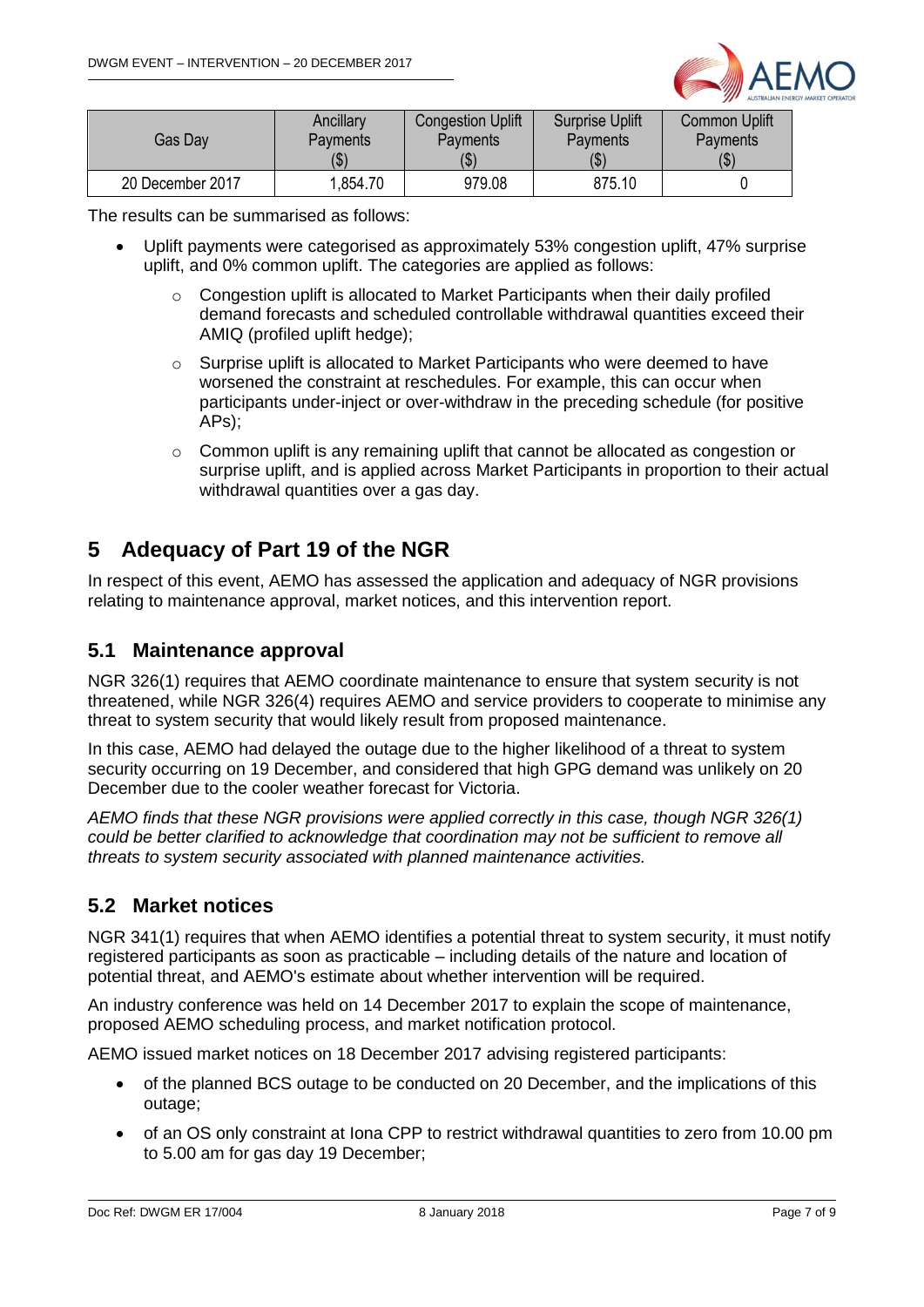

- seeking a market response as a result of a threat to system security, due to a supply shortfall, that is likely to impact on the Geelong and Western Withdrawal Zones.
- scheduling out-of-merit-order injections at Iona CPP for 20 December, and seeking a market response to the potential for AEMO to issue a notice of threat to system security for the outage if pressures within the system were forecast to fall below minimum operating limits.

Further notices were issued on 19 December indicating out-of-merit-order gas would be required at Iona CPP for 20 December.

On 20 December, AEMO issued market notices:

- placing an OS only constraint at Iona CPP for gas day 20 December to reduce controllable withdrawals for the BCS outage;
- issuing a notice of threat to system security, and scheduling 40 TJ of out-of-merit-order injections at Iona CPP;
- ceasing the need for out-of-merit-order injections at Iona CPP;
- of the return to service of BCS, ending the threat to system security; and
- removing the OS only constraint from Iona CPP.

*AEMO finds that these NGR provisions are generally adequate, and were applied correctly in this case. The requirement to prepare this report within 10 business days should be extended to 20 business days, to allow sufficient time for investigation and subsequent report preparation.* 

#### <span id="page-7-0"></span>**6 Conclusion**

AEMO issued a notice to threat to system security in the Victorian DWGM for gas day 20 December 2017 during a planned outage of the BCS, due to insufficient market response injections from the Iona CCP to meet the demand on the SWP, BLP, BCP and the WTS. Demand was also higher than forecast due to unforecast GPG demand.

On this gas day, AEMO scheduled out-of-merit-order injections at the 10.00 am schedule. This resulted in approximately \$1,854 of additional ancillary and uplift payments.

Following this event, AEMO has assessed the application and adequacy of associated NGR provisions, and finds that these provisions were applied correctly.

Please direct any feedback or questions regarding this report to [GasMarket.Monitoring@aemo.com.au.](mailto:GasMarket.Monitoring@aemo.com.au)